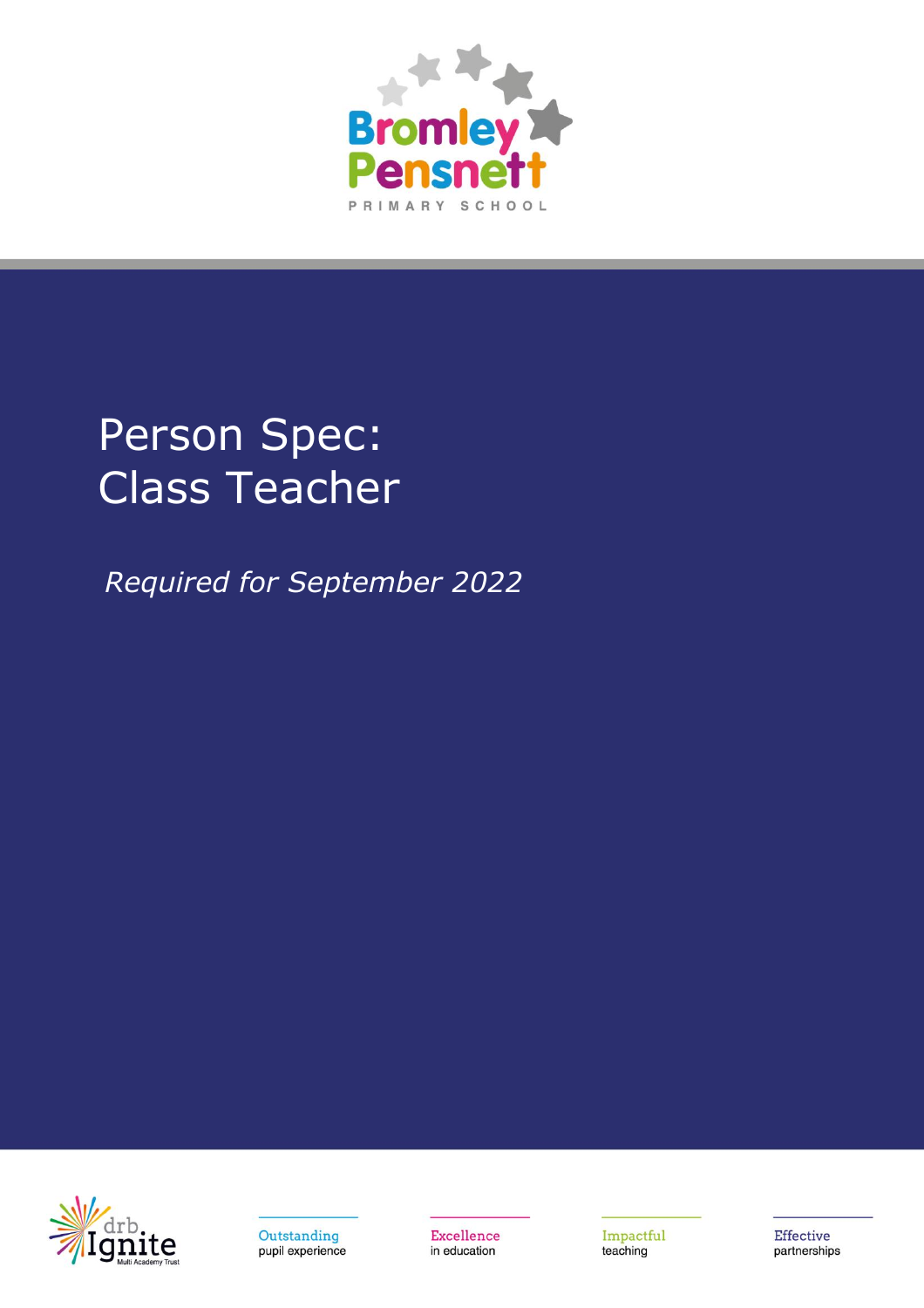## Person Spec: *Required for September 2022*



The Bromley Pensnett Primary School is committed to safeguarding and promoting the welfare of children and young people. We expect all staff to share this commitment. An enhanced DBS check is required for the successful applicant.

| <b>JOB REQUIREMENTS</b>                                                                                                                                               | <b>Essential</b> | <b>Desirable</b> |
|-----------------------------------------------------------------------------------------------------------------------------------------------------------------------|------------------|------------------|
| <b>Qualifications</b>                                                                                                                                                 |                  |                  |
| <b>Qualified Teacher Status</b>                                                                                                                                       | $\sqrt{}$        |                  |
| Evidence of recent and relevant training                                                                                                                              | $\sqrt{}$        |                  |
| <b>Experience</b>                                                                                                                                                     |                  |                  |
| Evidence of excellent teaching ability and<br>successful impact on pupil progress                                                                                     | $\sqrt{}$        |                  |
| Successful experience of teaching in more<br>than one key stage                                                                                                       |                  | $\sqrt{}$        |
| Skills, knowledge and understanding                                                                                                                                   |                  |                  |
| Excellent subject knowledge                                                                                                                                           | $\sqrt{}$        |                  |
| Sound understanding of planning and<br>assessment for learning                                                                                                        |                  |                  |
| Proven administrative and organisational<br>skills                                                                                                                    | $\sqrt{}$        |                  |
| Take responsibility for all pupils behaviour<br>both in and outside the classroom in line<br>with school behaviour policy                                             | $\sqrt{}$        |                  |
| An awareness of the range of strategies to<br>address the differing needs which exist in<br>the mixed ability classroom and which<br>include second language learners | $\sqrt{}$        |                  |
| An understanding of target setting and<br>action plans                                                                                                                | $\sqrt{}$        |                  |
| A clear understanding of assessment<br>procedures                                                                                                                     | $\sqrt{}$        |                  |
| Ability to effectively organise and manage<br>time and resources.                                                                                                     | $\sqrt{}$        |                  |



Excellence in education